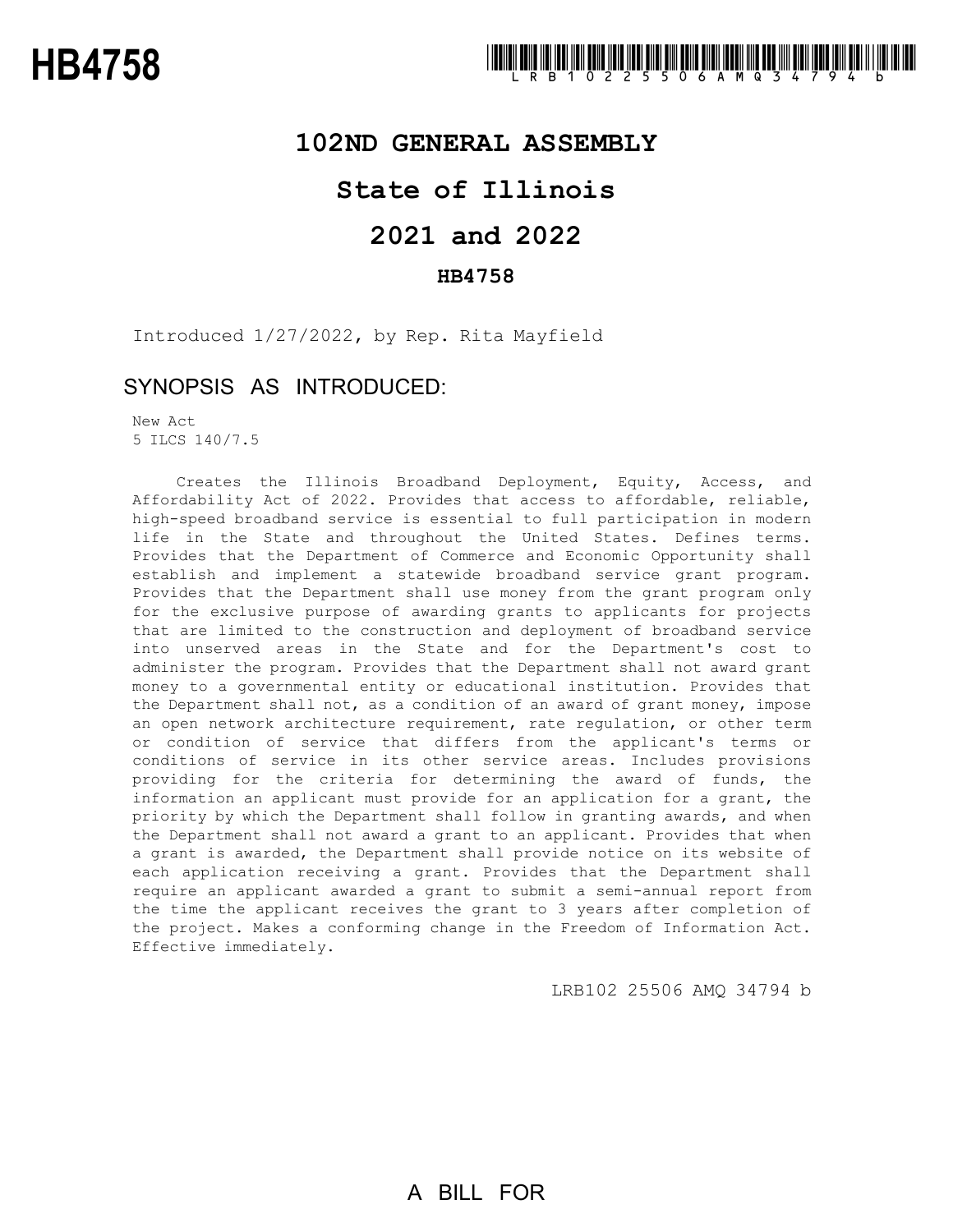1

AN ACT concerning regulation.

### **Be it enacted by the People of the State of Illinois, represented in the General Assembly:** 2 3

Section 1. Short title. This Act may be cited as the Illinois Broadband Deployment, Equity, Access, and Affordability Act of 2022. 4 5 6

Section 5. Findings. The General Assembly finds: 7

(1) that access to affordable, reliable, high-speed broadband service is essential to full participation in modern life in the State and throughout the United States; 8 9 10

(2) that the persistent "digital divide" in the State and in the United States is a barrier to the economic competitiveness in the economic distribution of essential public services, including health care and education; 11 12 13 14

(3) that the digital divide disproportionately affects communities of color, lower-income areas, and rural areas, and the benefits of broadband should be broadly enjoyed by all; 15 16 17 18

(4) that on November 15, 2021, the Infrastructure, Investment and Jobs Act was signed into law by President Biden which provides for historic levels of investment in the nation's infrastructure, including \$65,000,000,000 to construct and upgrade networks used to provide high-speed 19 20 21 22 23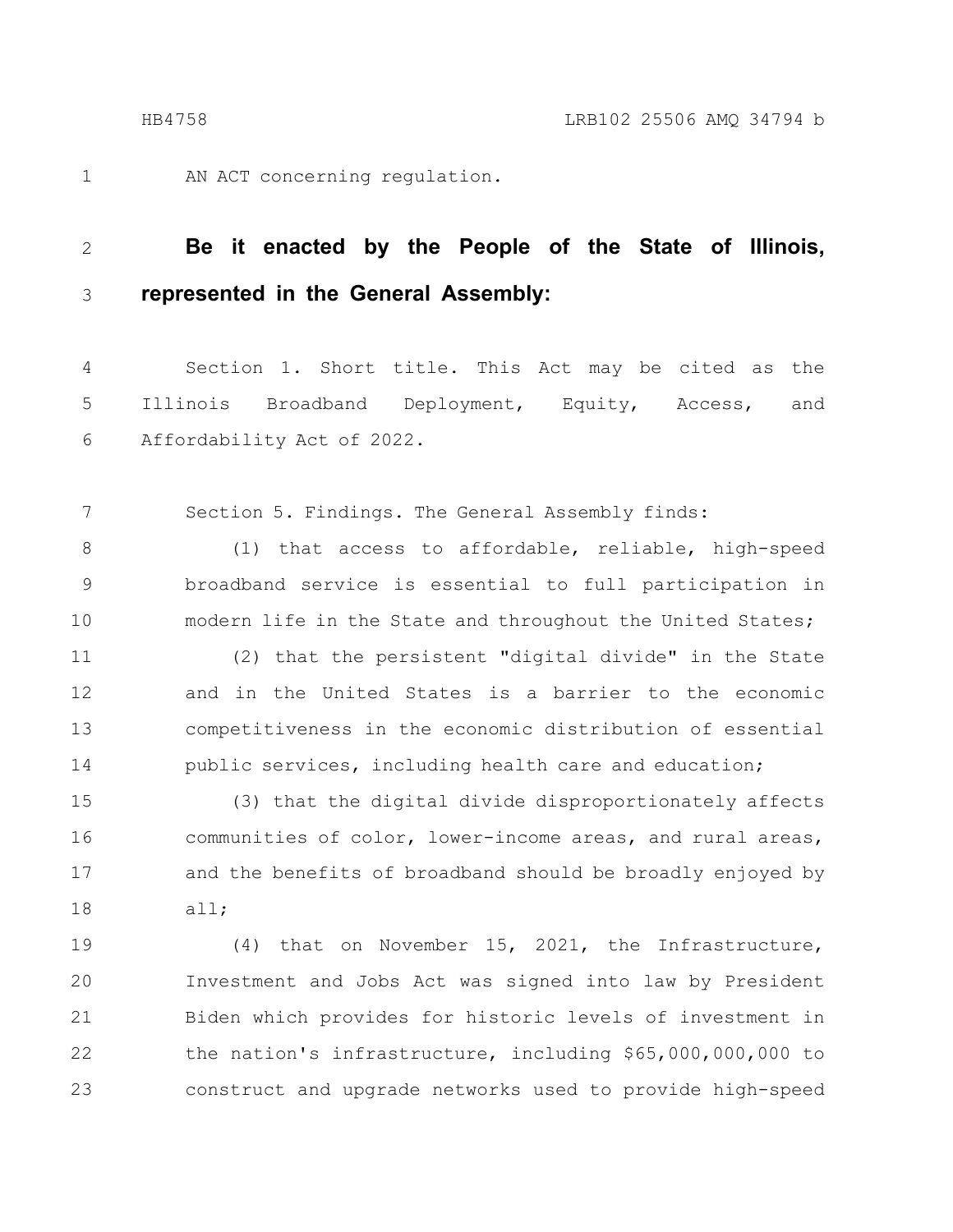internet access, as well as making permanent a program that reduces the cost to low-income consumers purchasing these services; 1 2 3

(5) that federal funding from the Infrastructure Investment and Jobs Act for the construction and deployment of broadband infrastructure will primarily be disbursed in the form of one-time grants to states, territories, tribal organizations, and other governmental entities, in some instances for those entities to further distribute the funding to private industry through a subgrant process; and 4 5 6 7 8 9 10 11

(6) that in addition to the network and affordability funding provisions, the Infrastructure Investment and Jobs Act also establishes 2 grant programs to promote digital equity, which will provide up to \$1,500,000,000 to states and territories, and entities such as nonprofit foundations and anchor institutions, to implement programs that promote digital equity and increase broadband adoption. 12 13 14 15 16 17 18 19

Section 10. Purpose. The purpose of this Act is to enact all necessary legal requirements, to adopt all required policies, and to establish the exclusive processes that the State will use to distribute and grant funds the State receives pursuant to the federal Infrastructure Investment and Jobs Act. 20 21 22 23 24 25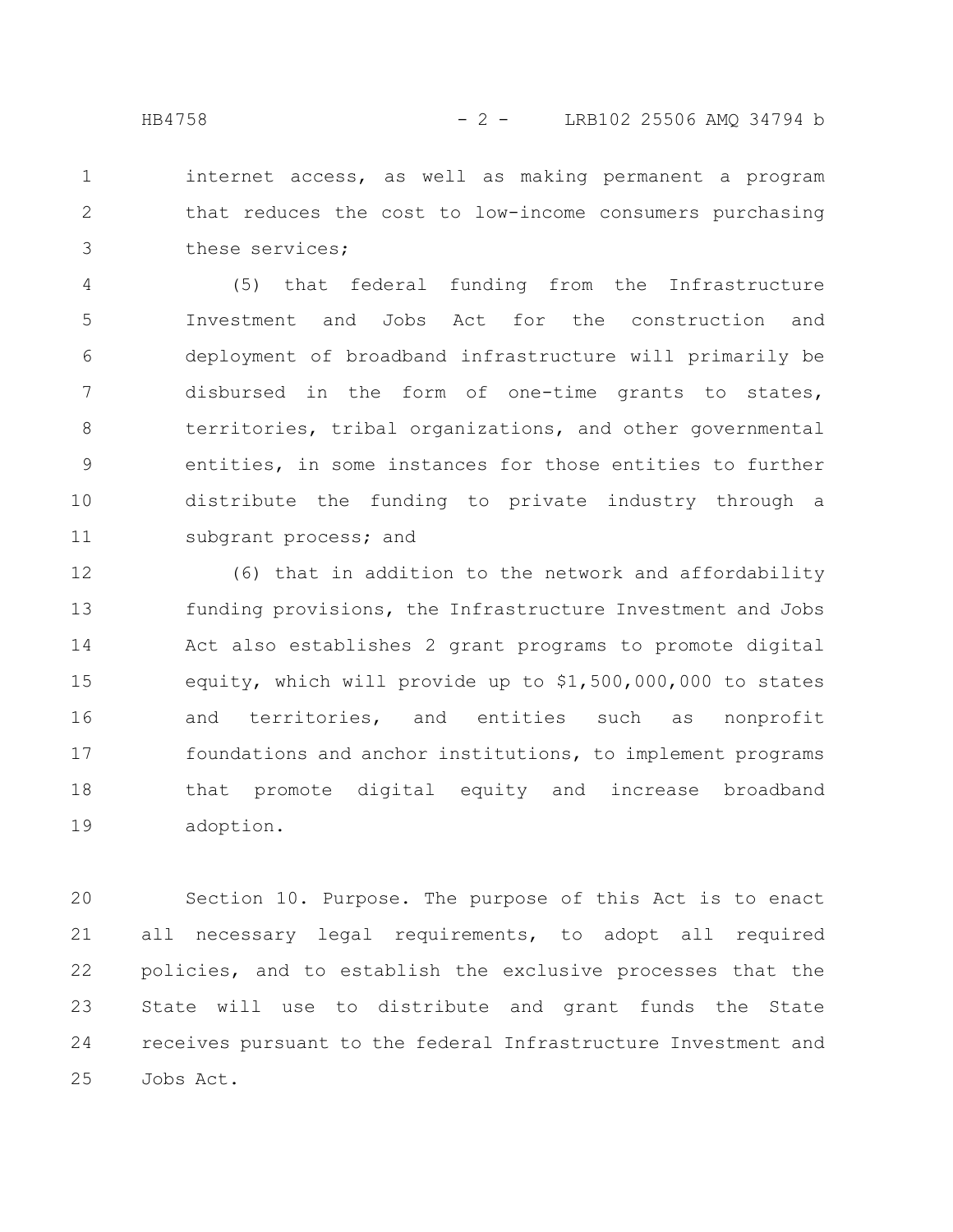1

Section 15. Definitions. As used in this Act:

"Applicant" means a provider that submits an applicant for a grant after collaborating with the community in the unserved area. 2 3 4

"Broadband service" means a retail service, not including a satellite service, capable of delivering high-speed internet access at speeds of at least 100 megabits per second downstream and 20 megabits per second upstream. 5 6 7 8

"Department" means the Department of Commerce and Economic Opportunity. 9 10

"Deployed" means that a provider meets either of the following: 11 12

(1) currently provides broadband service of at least 100 megabits per second download and 20 megabits per second upload in the specific geographic area of the proposed project of the applicant; or 13 14 15 16

(2) is able to provide broadband service of at least 100 megabits per second download and 20 megabits per second upload in a specific geographic area of the proposed project of the applicant to a customer that requests that service not later than 30 days after the customer requests installation of that service and without an extraordinary commitment of resources or construction charges or fees exceeding an ordinary service activation fee. The 30-day period is extended to 60 days if permits 17 18 19 20 21 22 23 24 25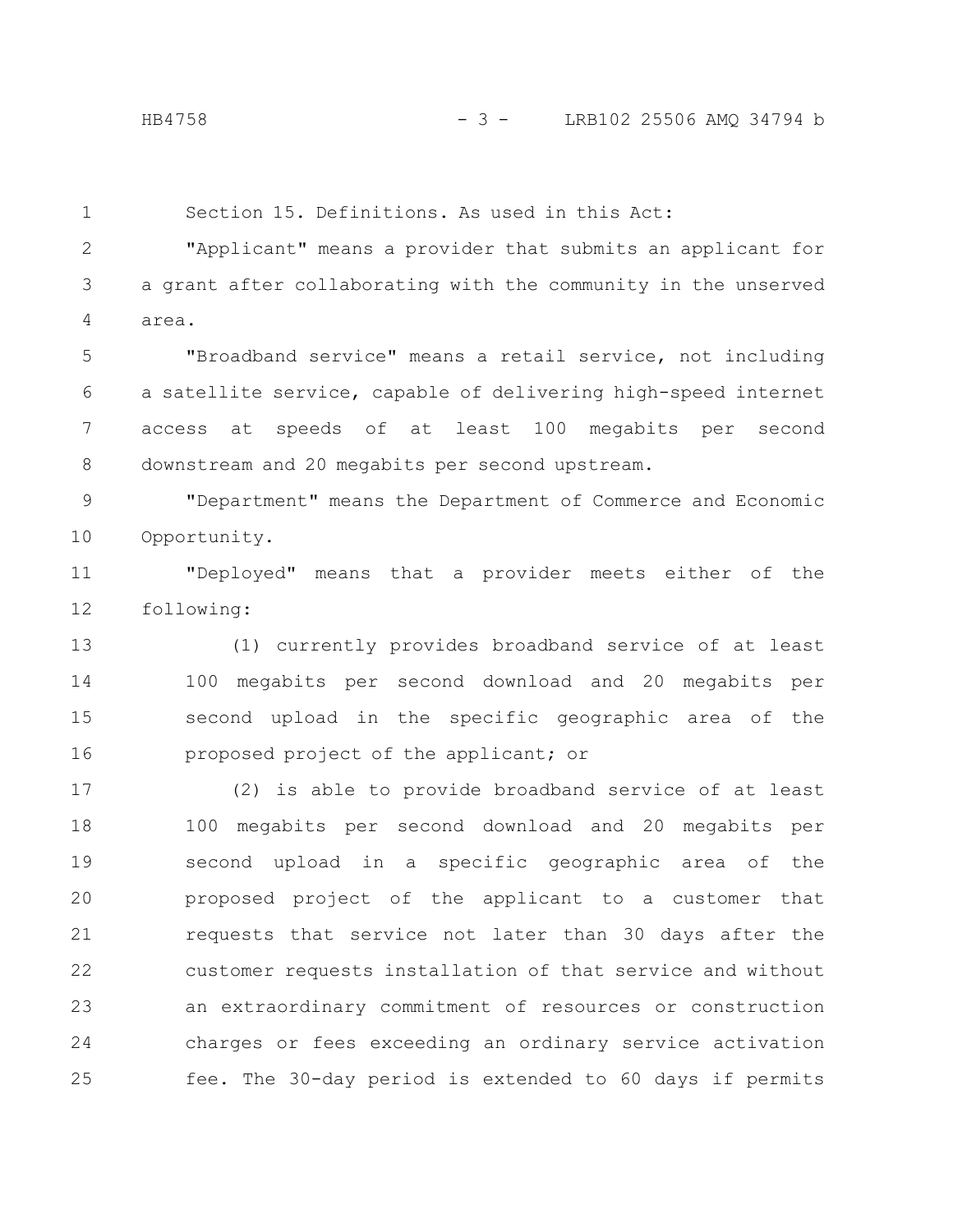1 2 are needed before the broadband service is activated.

"Provider" means any of the following:

3 4

(1) an entity that is a holder under the Cable and Video Competition Law of 2007;

(2) an entity providing cable services or video services in a particular area under a franchise agreement with a unit of local government pursuant to Section 11-42-11 of the Illinois Municipal Code or Section 5-1095 of the Counties Code; or 5 6 7 8 9

(3) an entity currently providing broadband service in this State on a commercial basis to its subscribers. 10 11

"Person" includes an individual, community organization, cooperative association, corporation, federally recognized Indian tribe, limited liability company, nonprofit corporation, partnership, or political subdivision of this State. 12 13 14 15 16

"Unserved area" means an area lacking access to broadband service from at least one internet service provider according to the map provided by the Federal Communications Commission pursuant to 47 USC 641, the Broadband Deployment Accuracy and Technological Availability Act. 17 18 19 20 21

Section 20. Establishment of the statewide broadband service grant program. The Department shall establish and implement a statewide broadband service grant program. The program shall consist of all money designated, accepted, or 22 23 24 25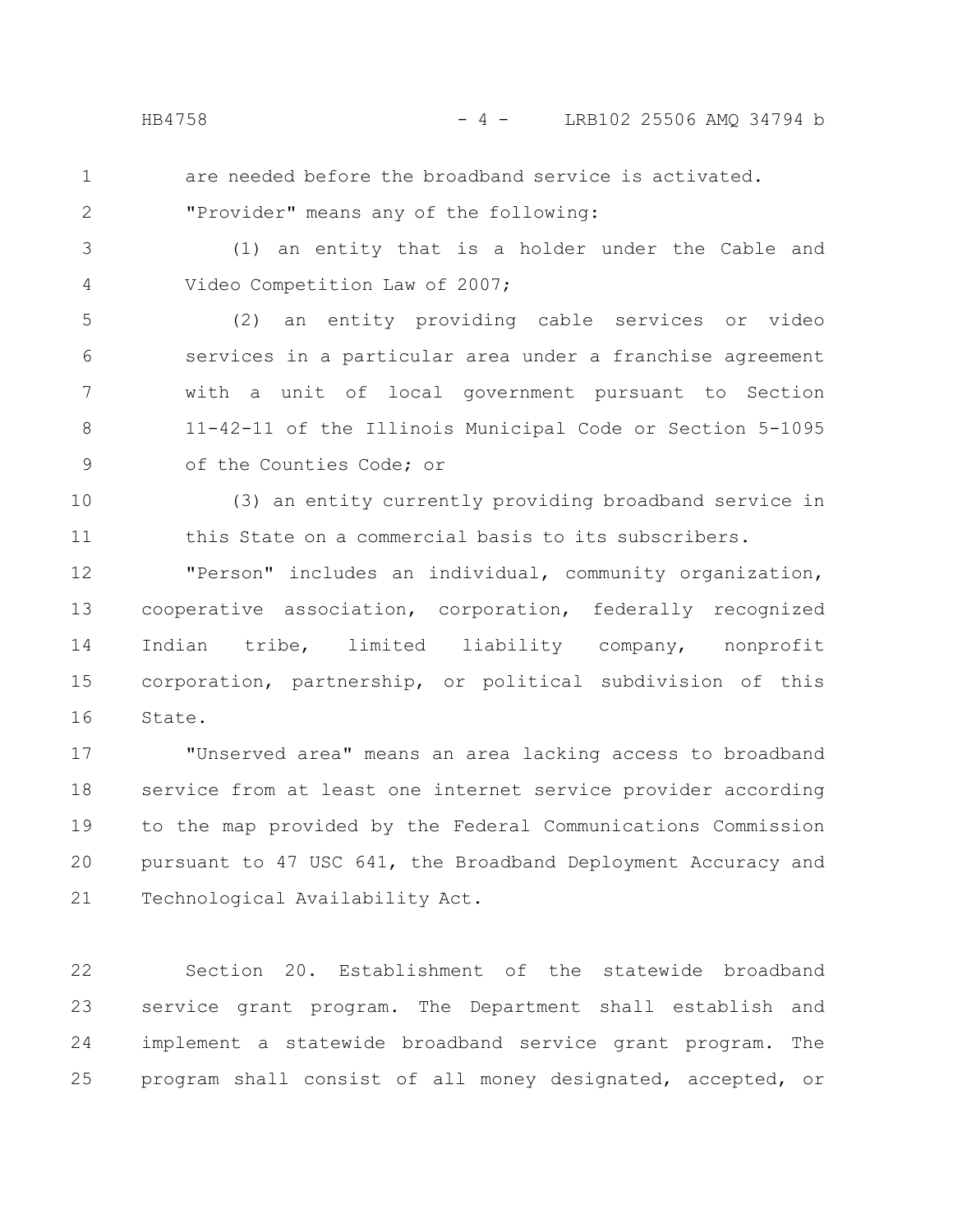appropriated by the State for broadband deployment, all money received from the federal government awarded to or allocated by the State for broadband deployment, and donations, gifts, and money received from any other source, including transfers from other funds or accounts. 1 2 3 4 5

Section 25. Grants exclusive to unserved areas. 6

(a) The Department shall use money from the grant program only for the exclusive purpose of awarding grants to applicants for projects that are limited to the construction and deployment of broadband service into unserved areas in the State and for the Department's costs to administer the program. 7 8 9 10 11 12

(b) The Department shall not, directly or indirectly, award grant money to a governmental entity or educational institution or affiliate to own, purchase, construct, operate, or maintain a communications network, or to provide service to any residential or commercial premises. 13 14 15 16 17

(c) The Department shall not, as a condition of an award of grant money, impose an open network architecture requirement, rate regulation, or other term or condition of service that differs from the applicant's terms or conditions of service in its other service areas. 18 19 20 21 22

(d) An applicant shall not receive a grant for the same project or geographic area for which the applicant has obtained federal, State, or local government funding awarded 23 24 25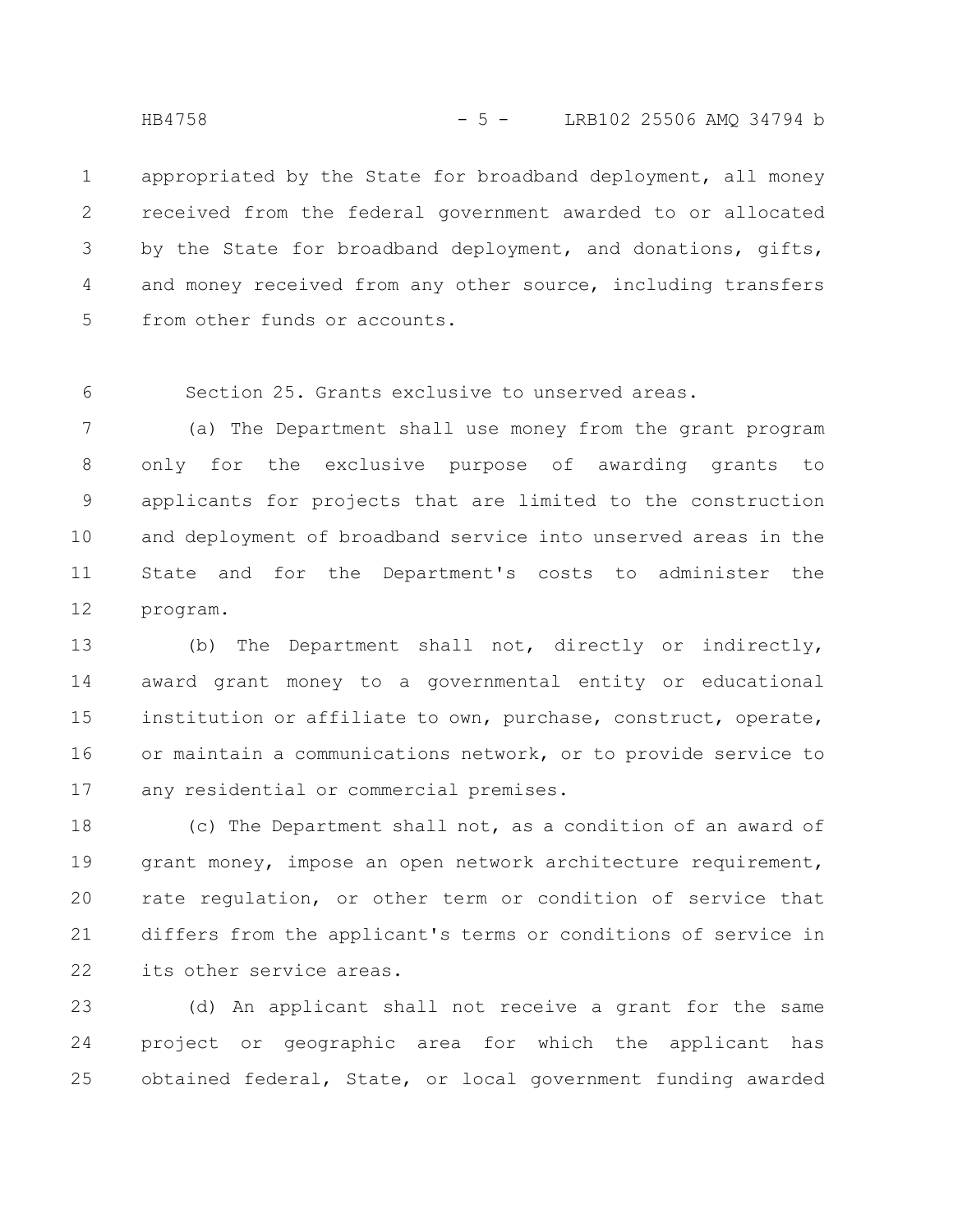specifically to support the expansion of broadband networks. The Department shall not award more than \$10,000,000 to any one project or to any one applicant. The Department shall award initial grant money within 270 days after the money is made available under this program. 1 2 3 4 5

6

Section 30. Competitive grant process.

(a) An award of funds must be issued by a competitive grant process. The grant process must be technology neutral and result in awards to applicants proposing projects based on objective and efficient procedures. The criteria for determining the award of funds must include the following: 7 8 9 10 11

(1) the applicant's experience and financial wherewithal; 12 13

(2) the readiness to build, operate, and maintain the project; 14 15

16

(3) the long-term viability of the project;

(4) the scalability of the network; 17

(5) the applicant's ability to leverage broadband for community and economic development; and 18 19

(6) the applicant's ability to provide discounted broadband service throughout the unserved area to low-income households. 20 21 22

(b) Priority must be given to projects that: 23

(1) demonstrate collaboration to achieve community investment and economic development goals of the area 24 25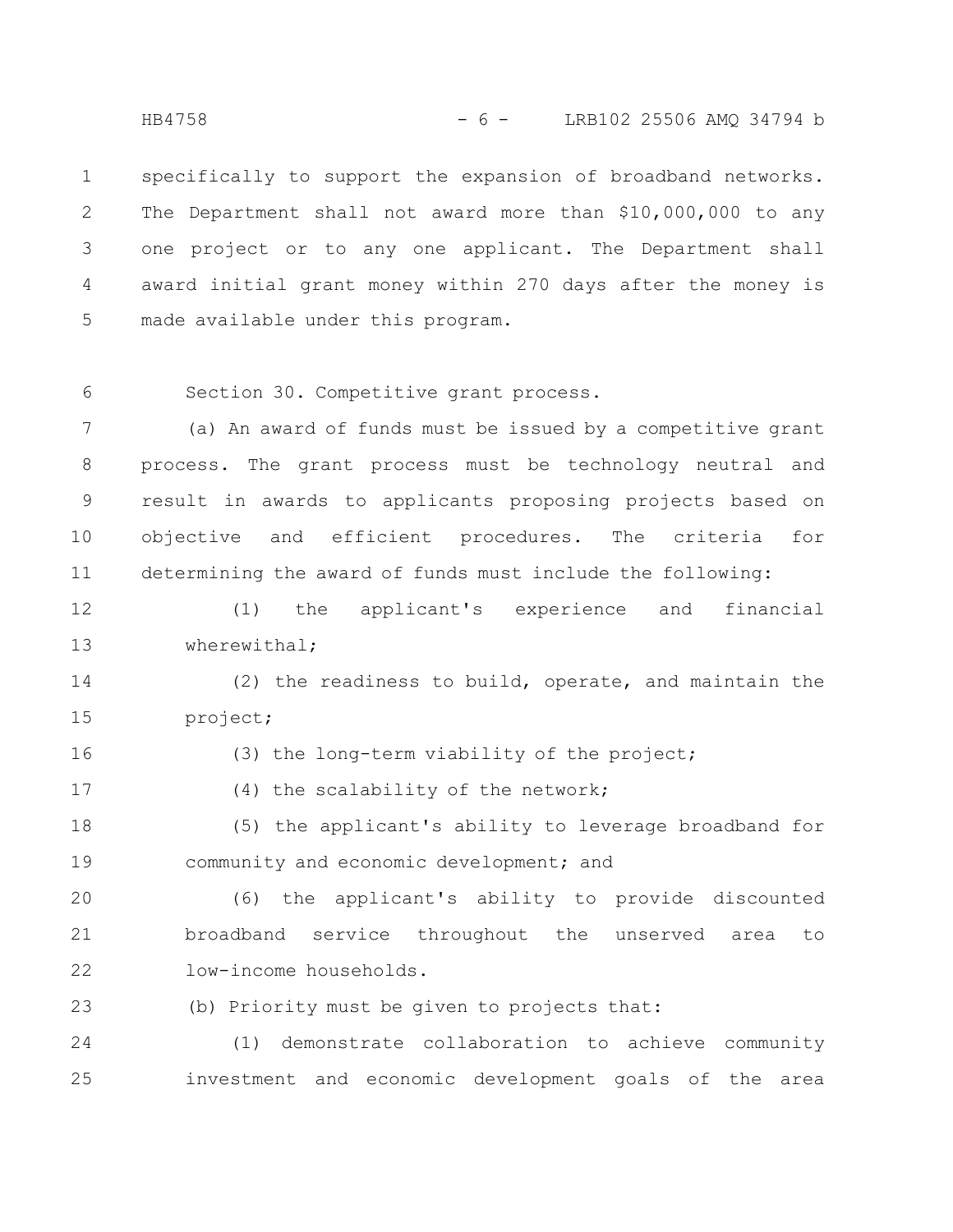HB4758 - 7 - LRB102 25506 AMO 34794 b

impacted; 1

(2) are able to demonstrate that they have the managerial, financial, and technical ability to build, operate, and manage a broadband network; and 2 3 4

(3) demonstrate that the project, to the greatest extent possible, hire women-owned, minority-owned, and veteran-owned businesses in the construction and completion of the project. 5 6 7 8

(c) Within 30 days after receiving an appropriation or federal funding to implement this Act, the Department shall establish and publish on the Department's website the criteria for competitively scoring applications. Within 60 days after the Department publishes the criteria, an applicant shall submit an application for funding of the proposed project. 9 10 11 12 13 14

15

Section 35. Application for a grant.

(a) An applicant for a grant under this Act shall provide the following information on the application: 16 17

(1) the location of the project in the unserved area described by either the specific street addresses to be served or a shapefile as that term is defined in 47 USC 641; 18 19 20 21

(2) the kind and amount of broadband infrastructure to be purchased for the project; 22 23

(3) evidence regarding the unserved nature of the community in which the project is to be located; 24 25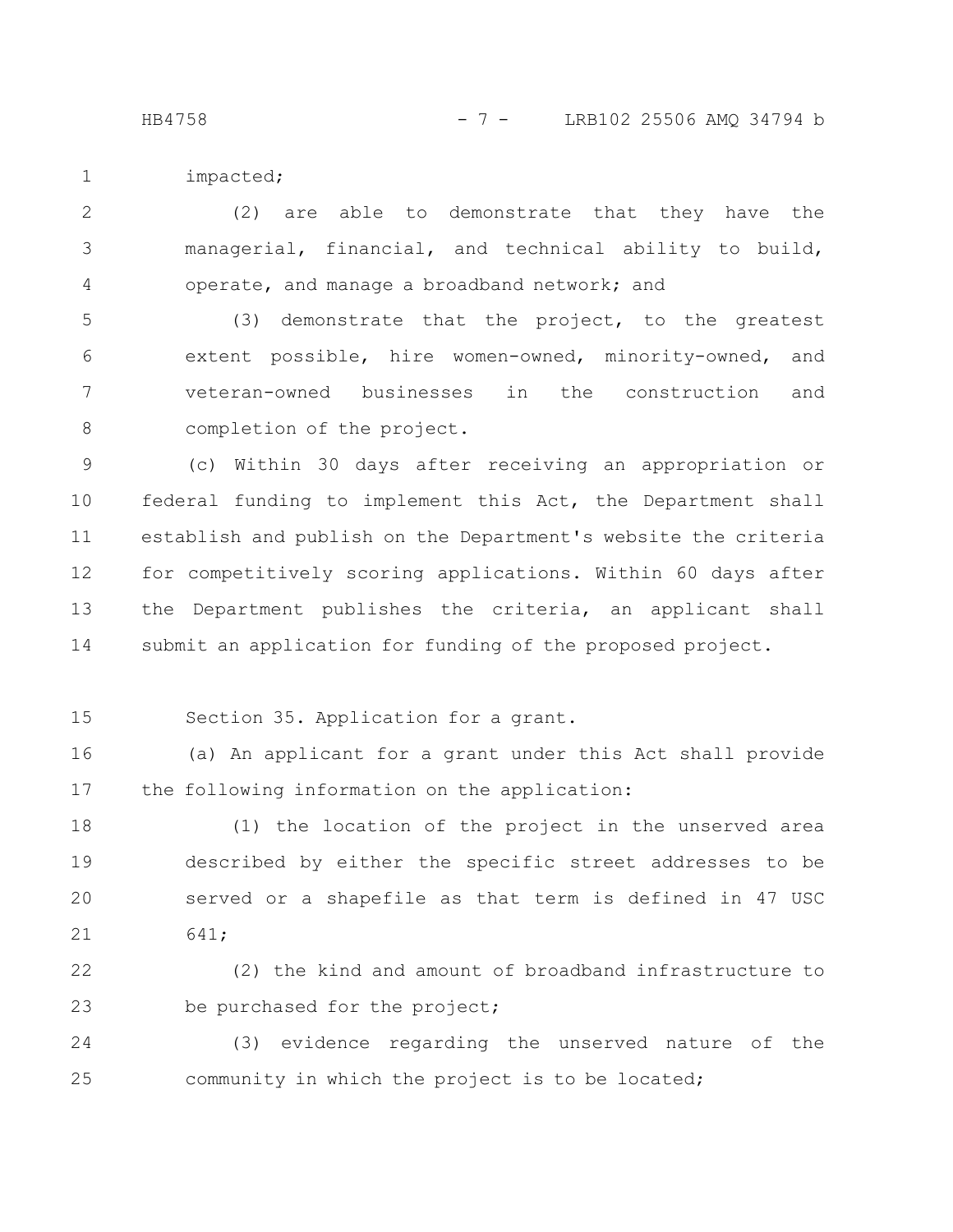(4) the number of households that will have access to broadband service as a result of the project, or whose internet access service will be upgraded to broadband service as a result of the project; 1 2 3 4

(5) the significant community institutions that will benefit from the proposed project; 5 6

(6) evidence of community support for the project with a narrative on the impact that the investment will have on community and economic development efforts in the area; 7 8 9

(7) the total cost of the project and a detailed budget and schedule for the project; 10 11

(8) all sources of funding or in-kind contributions for the project in addition to any grant award; and 12 13

(9) the Internet service provider's experience and financial wherewithal. 14 15

(b) The applicant's trade secrets, financial information, and proprietary information submitted under this Act as part of an applicant are exempt from disclosure under the Freedom of Information Act. 16 17 18 19

(c) After scoring and considering all grant applications, the Department shall make grant award recommendations. The Department shall give priority in making grant award recommendations to applicants that demonstrate one or more of the following: 20 21 22 23 24

(1) collaboration to achieve community investment and economic development goals of an impacted area; 25 26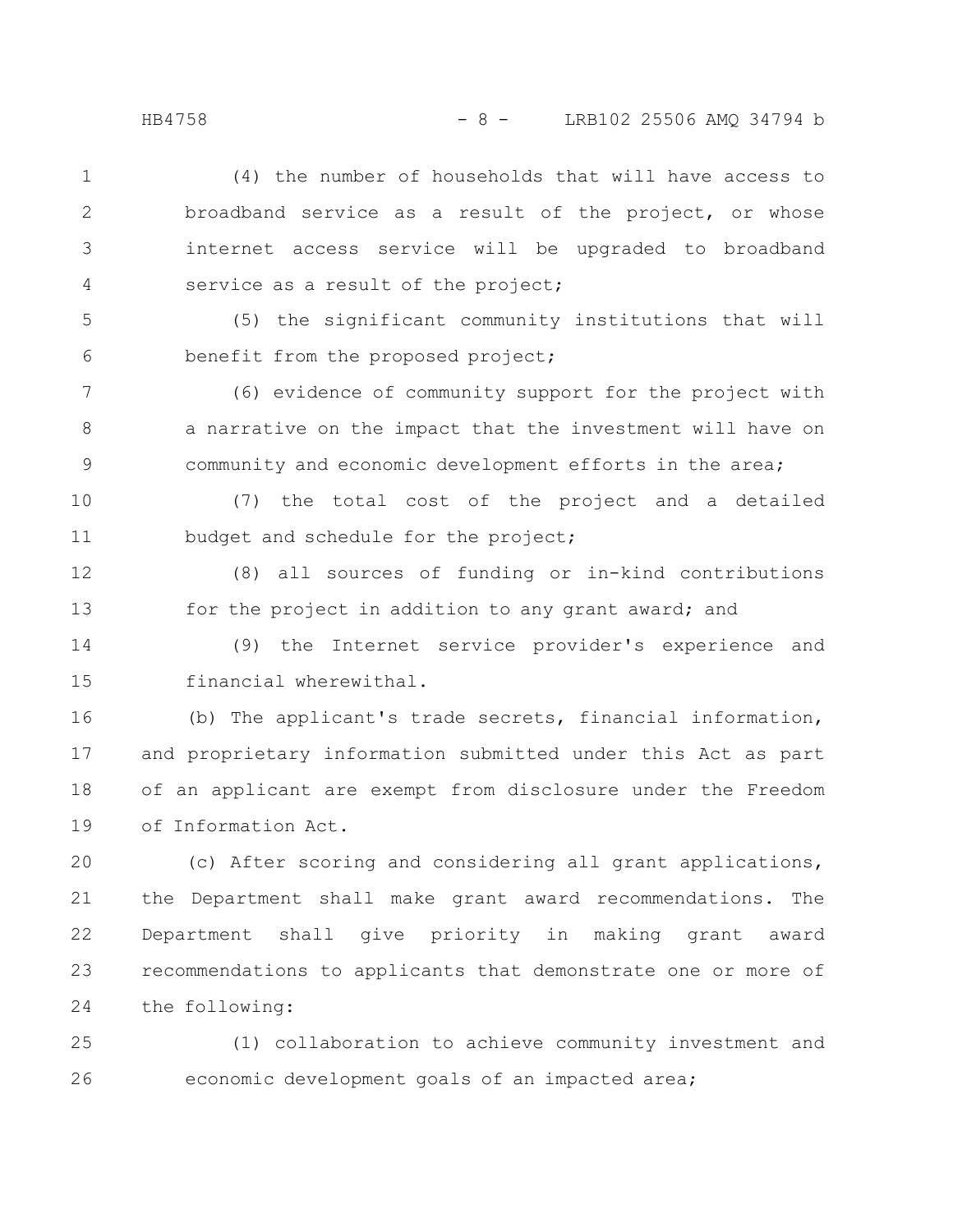(2) the applicant has the managerial, financial, and technical ability to build, operate, and manage a broadband network; 1 2 3

(3) the likelihood that the unserved area will not be served without State grant funding; 4 5

(4) the project will serve a larger unserved area or a greater number of locations within an unserved area than other proposed applications; and 6 7 8

(5) the ability of the applicant to commit to providing at least 20% of the cost to deploy the project set forth in the applicant. This commitment must consist of actual capital contribution and is exclusive of in-kind contributions or sunk costs. 9 10 11 12 13

(d) Within 30 days after the award recommendations have been made, the Department shall publish on its website the grant applications, redacted and consistent with the Freedom of Information Act, the proposed geographic broadband service area, and the proposed broadband service speeds for each application that receives an award recommendation. 14 15 16 17 18 19

(e) Before granting an award to an applicant, the Department shall establish a period of at least 60 days after the date the award recommendations are published on the Department's website, during which time the Department shall accept comments or objections concerning each application. The Department shall consider all comments or objections received, and investigate them as needed, in deciding whether an 20 21 22 23 24 25 26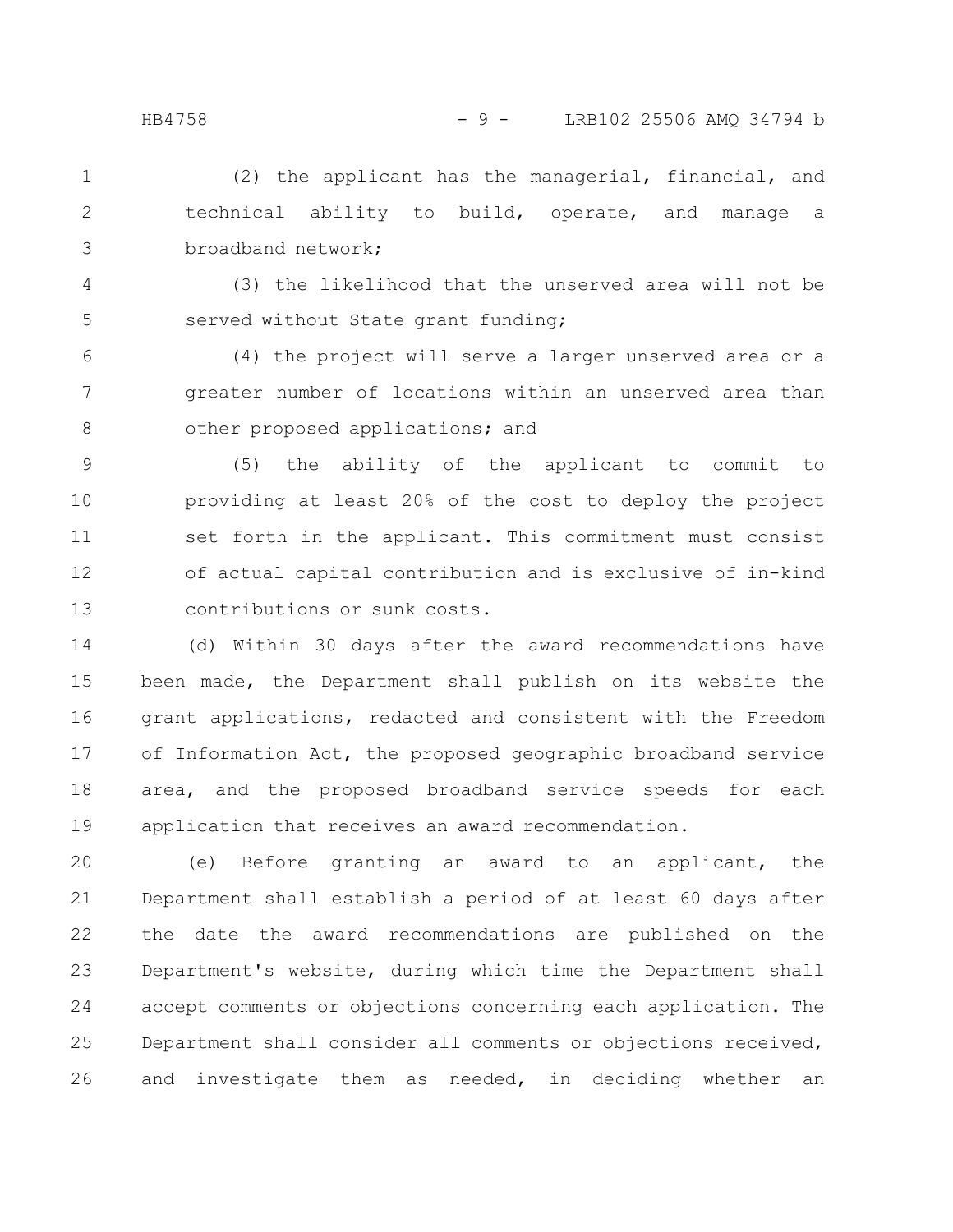applicant is eligible for a grant. If an objection submitted by a provider contains information that requires an investigation and the objection is found to be inaccurate, the provider shall reimburse the Department for the cost of verifying the information. 1 2 3 4 5

(f) The Department shall not award a grant to an applicant if information made available to the Department through comments or objections received under Section 8 of this Chapter or otherwise indicate any of the following: 6 7 8 9

(1) the proposed project includes an area where at least one provider has deployed broadband service; 10 11

(2) the Department receives a sworn statement from an officer of an Internet service provider that the proposed project includes an area where construction of a network to provide broadband service is underway, and the construction is scheduled to be completed within one year after the date of the application; or 12 13 14 15 16 17

(3) the Department receives a sworn statement from an officer of an Internet service provider that the proposed project includes: 18 19 20

(A) a specific geographical area where an Internet service provider has been selected to receive, provisionally or otherwise, funding from the Federal Communications Commission or the United States Department of Agriculture specifically for the expansion of broadband services. This subparagraph 21 22 23 24 25 26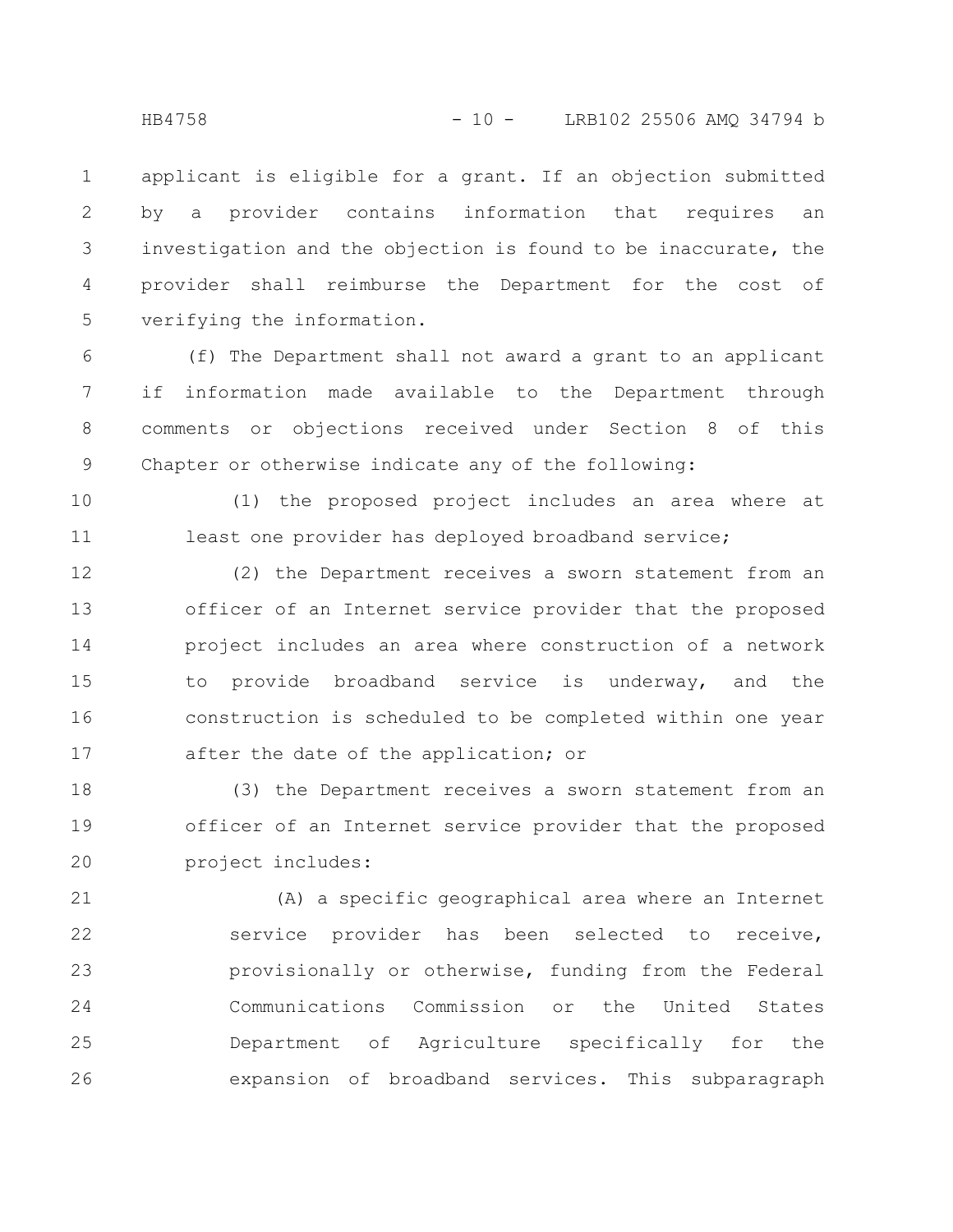1

2

does not apply to an area once either of the following has occurred:

(i) the Internet service provider does not complete the requirements for obtaining the funding described in this subparagraph; or 3 4 5

(ii) the time period for the Internet service provider to meet its obligation described in this subparagraph has expired and the area remains unserved; or 6 7 8 9

(B) an area where the construction of a network to provide broadband service is to be completed no later than 2 years after the date of an application. 10 11 12

(g) The Department's decision to award or deny a grant application pursuant to this Act is a final administrative decision subject to the Administrative Review Law. 13 14 15

(h) Any entity or individual affiliated with an entity that has provided consulting services to or partnered with any State executive branch agency or department to conduct workshops in relation to the State's policies or programs impacting broadband service deployment, access, and infrastructure, regardless of whether the consulting services were provided to the State for compensation, is, for a period of 2 years after the conclusion of any engagement, prohibited from accepting employed or receiving compensation from any grantee, and is prohibited from accepting or benefiting from any grant funds awarded by the State pursuant to this Act. For 16 17 18 19 20 21 22 23 24 25 26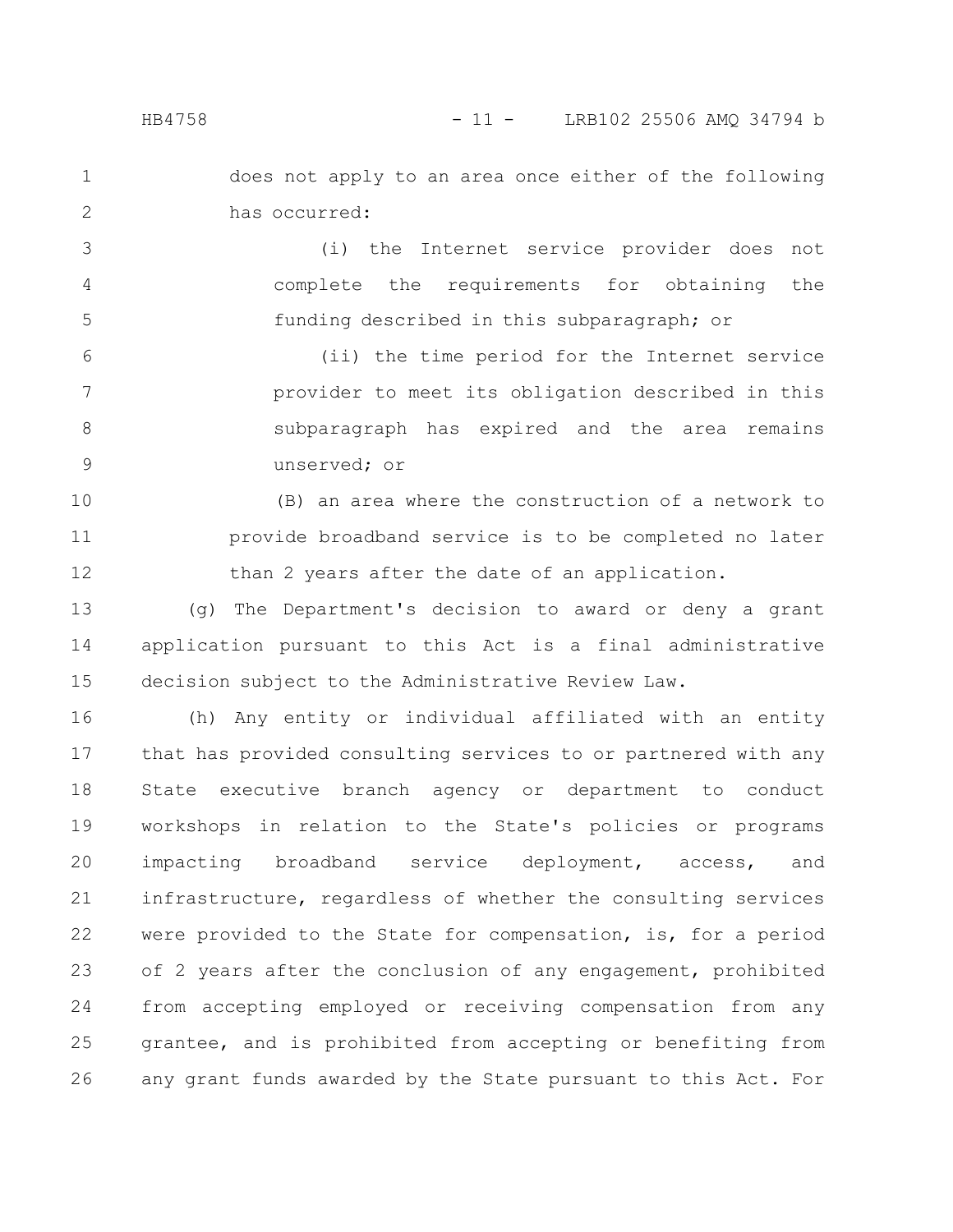the purposes of this Act, "consulting services" do not include advice, consultation, or participation to or with the State on grant applications to the federal government. Acknowledgment of and compliance with the provisions of this Section must be certified to in writing by the applicant and by all subgrantees and subcontractors of the applicant. The Department shall not consider and shall deny any grant application that fails to include such written acknowledgments. 1 2 3 4 5 6 7 8 9

Section 40. Notice on Department website. At the time a grant is awarded to an applicant, the Department shall immediately provide notice on its website of each application receiving a grant, including the name of the entity, the amount of money being received, the broadband speed, and the unserved area for which the applicant is receiving the grant. 10 11 12 13 14 15

Section 45. Annual reports from applicants. The Department shall require an applicant awarded a grant to submit a semi-annual report from the time the applicant receives the grant to 3 years after completion of the project. The semi-annual reports must be made available on the Department's website with any proprietary information redacted. The reports must be in a format specified by the Department and give an accounting by the applicant of the use of the money received and the progress toward fulfilling the objectives for which 16 17 18 19 20 21 22 23 24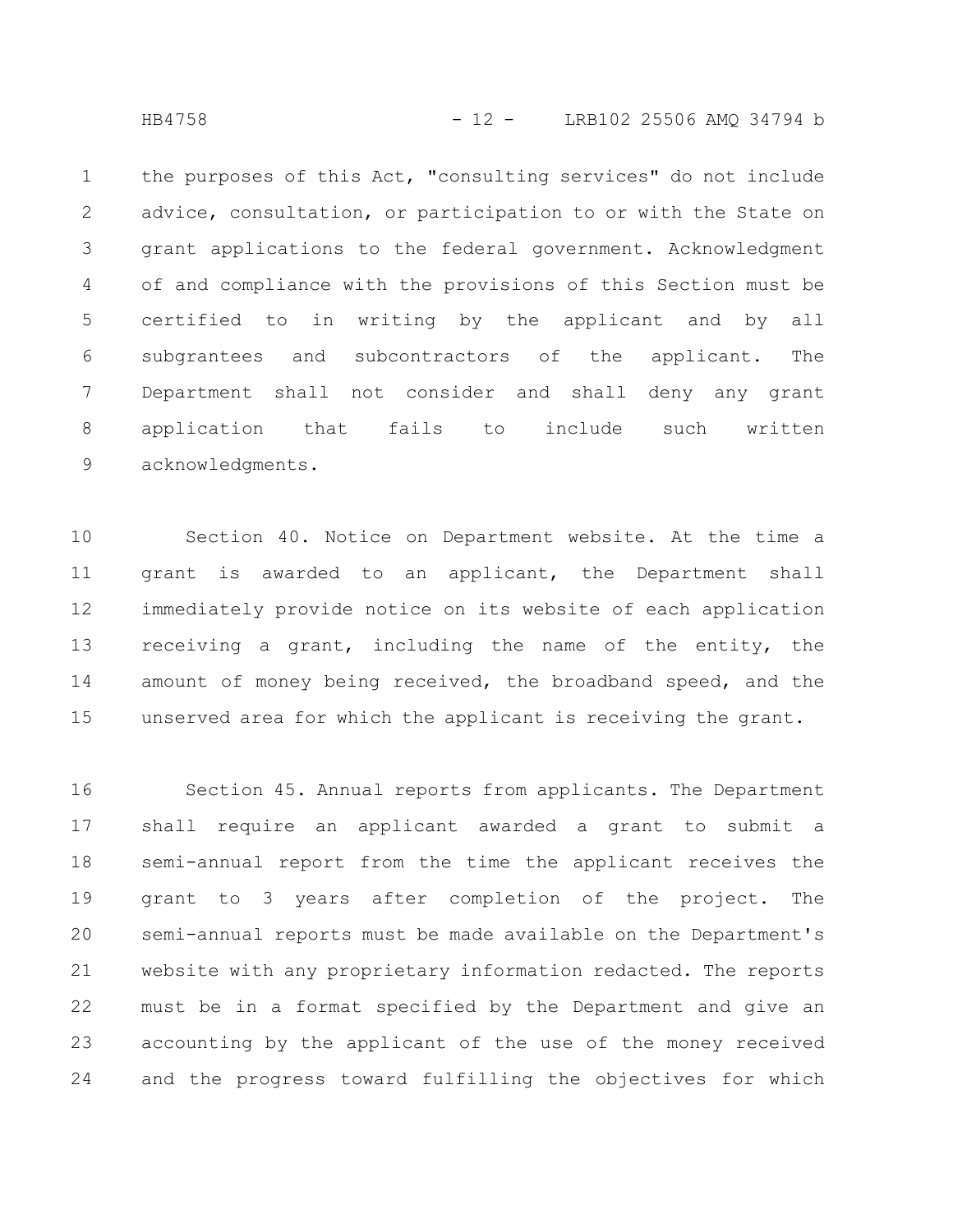HB4758 - 13 - LRB102 25506 AMQ 34794 b

the money was granted, including: 1

(1) the number and location of residences and businesses that will have access to the broadband service; (2) the speed of broadband service; (3) the average price of broadband service; and (4) the broadband service adoption rates. 2 3 4 5 6

Section 50. False statements. A person that files a false statement under this Act is ineligible to receive a grant under this Act. 7 8 9

Section 65. The Freedom of Information Act is amended by changing Section 7.5 as follows: 10 11

(5 ILCS 140/7.5) 12

Sec. 7.5. Statutory exemptions. To the extent provided for by the statutes referenced below, the following shall be exempt from inspection and copying: 13 14 15

(a) All information determined to be confidential under Section 4002 of the Technology Advancement and Development Act. 16 17 18

(b) Library circulation and order records identifying library users with specific materials under the Library Records Confidentiality Act. 19 20 21

(c) Applications, related documents, and medical records received by the Experimental Organ Transplantation 22 23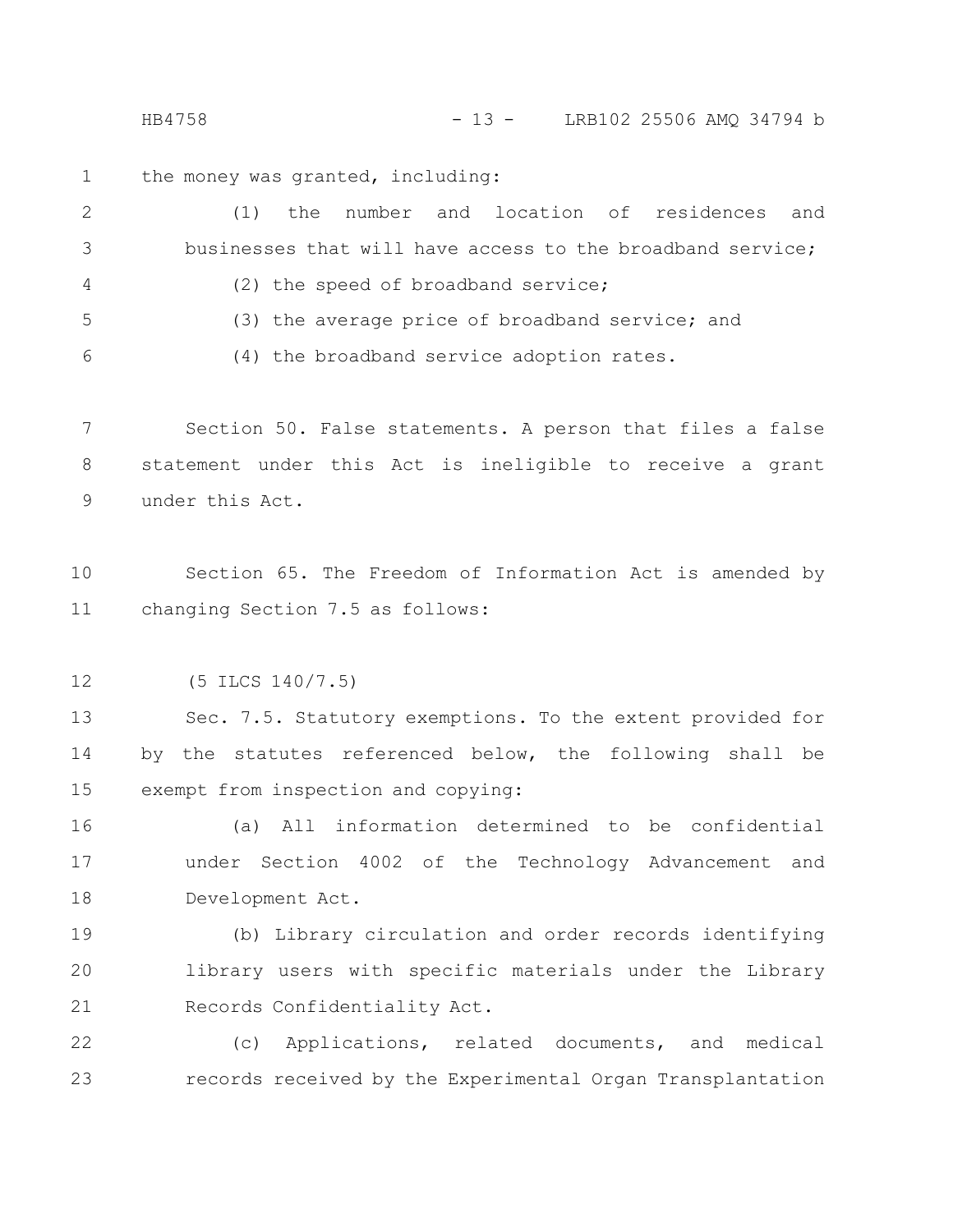Procedures Board and any and all documents or other records prepared by the Experimental Organ Transplantation Procedures Board or its staff relating to applications it has received. 1 2 3 4

(d) Information and records held by the Department of Public Health and its authorized representatives relating to known or suspected cases of sexually transmissible disease or any information the disclosure of which is restricted under the Illinois Sexually Transmissible Disease Control Act. 5 6 7 8 9 10

(e) Information the disclosure of which is exempted under Section 30 of the Radon Industry Licensing Act. 11 12

(f) Firm performance evaluations under Section 55 of the Architectural, Engineering, and Land Surveying Qualifications Based Selection Act. 13 14 15

(g) Information the disclosure of which is restricted and exempted under Section 50 of the Illinois Prepaid Tuition Act. 16 17 18

(h) Information the disclosure of which is exempted under the State Officials and Employees Ethics Act, and records of any lawfully created State or local inspector general's office that would be exempt if created or obtained by an Executive Inspector General's office under that Act. 19 20 21 22 23 24

(i) Information contained in a local emergency energy plan submitted to a municipality in accordance with a 25 26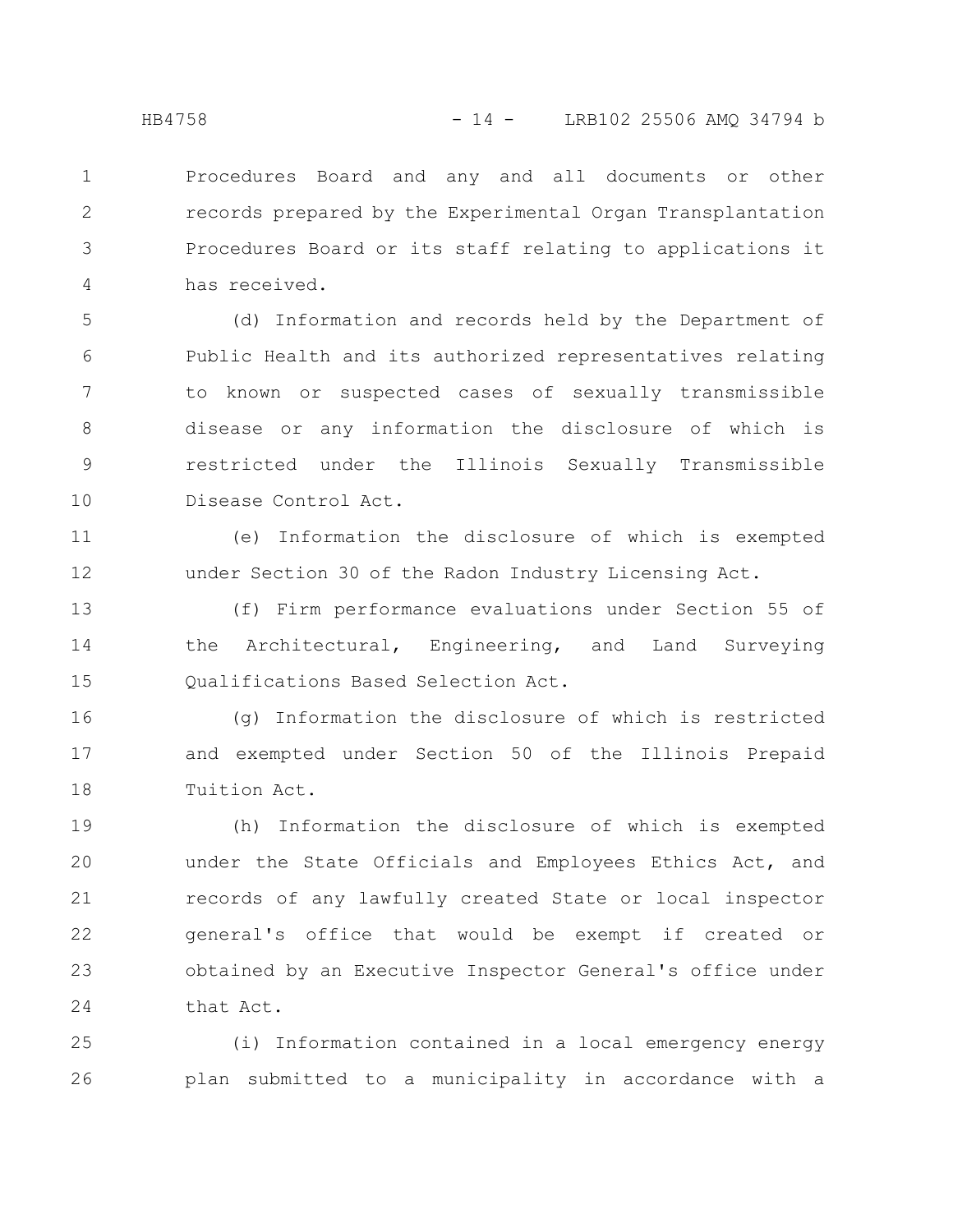- 
- 1 2

local emergency energy plan ordinance that is adopted under Section 11-21.5-5 of the Illinois Municipal Code.

3

4

5

(j) Information and data concerning the distribution of surcharge moneys collected and remitted by carriers under the Emergency Telephone System Act.

(k) Law enforcement officer identification information or driver identification information compiled by a law enforcement agency or the Department of Transportation under Section 11-212 of the Illinois Vehicle Code. 6 7 8 9

(l) Records and information provided to a residential health care facility resident sexual assault and death review team or the Executive Council under the Abuse Prevention Review Team Act. 10 11 12 13

(m) Information provided to the predatory lending database created pursuant to Article 3 of the Residential Real Property Disclosure Act, except to the extent authorized under that Article. 14 15 16 17

(n) Defense budgets and petitions for certification of compensation and expenses for court appointed trial counsel as provided under Sections 10 and 15 of the Capital Crimes Litigation Act. This subsection (n) shall apply until the conclusion of the trial of the case, even if the prosecution chooses not to pursue the death penalty prior to trial or sentencing. 18 19 20 21 22 23 24

(o) Information that is prohibited from being disclosed under Section 4 of the Illinois Health and 25 26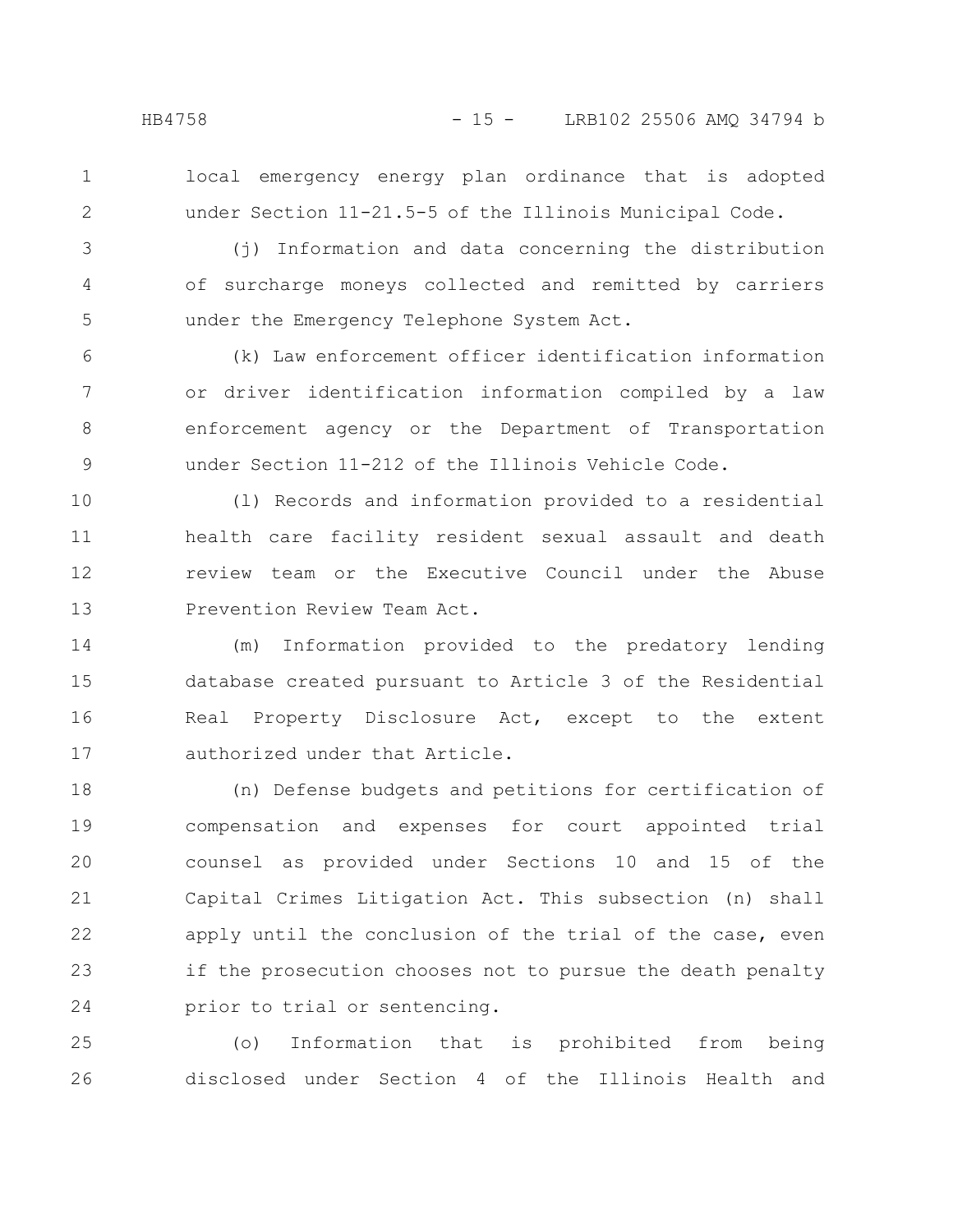Hazardous Substances Registry Act.

(p) Security portions of system safety program plans, investigation reports, surveys, schedules, lists, data, or information compiled, collected, or prepared by or for the Department of Transportation under Sections 2705-300 and 2705-616 of the Department of Transportation Law of the Civil Administrative Code of Illinois, the Regional Transportation Authority under Section 2.11 of the Regional Transportation Authority Act, or the St. Clair County Transit District under the Bi-State Transit Safety Act. 2 3 4 5 6 7 8 9 10 11

12

13

1

(q) Information prohibited from being disclosed by the Personnel Record Review Act.

(r) Information prohibited from being disclosed by the Illinois School Student Records Act. 14 15

(s) Information the disclosure of which is restricted under Section 5-108 of the Public Utilities Act. 16 17

(t) All identified or deidentified health information in the form of health data or medical records contained in, stored in, submitted to, transferred by, or released from the Illinois Health Information Exchange, and identified or deidentified health information in the form of health data and medical records of the Illinois Health Information Exchange in the possession of the Illinois Health Information Exchange Office due to its administration of the Illinois Health Information 18 19 20 21 22 23 24 25 26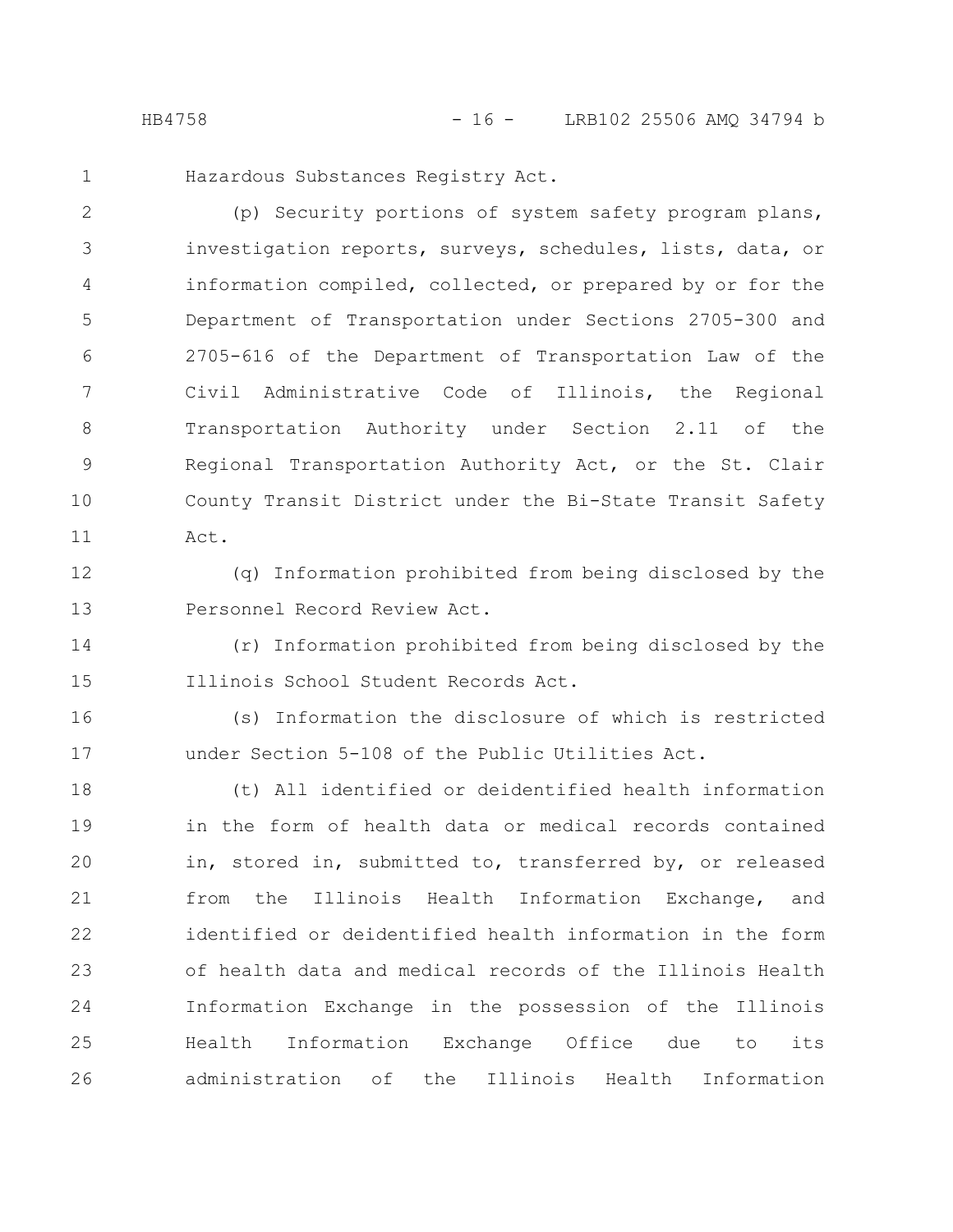Exchange. The terms "identified" and "deidentified" shall be given the same meaning as in the Health Insurance Portability and Accountability Act of 1996, Public Law 104-191, or any subsequent amendments thereto, and any regulations promulgated thereunder. 1 2 3 4 5

(u) Records and information provided to an independent team of experts under the Developmental Disability and Mental Health Safety Act (also known as Brian's Law). 6 7 8

(v) Names and information of people who have applied for or received Firearm Owner's Identification Cards under the Firearm Owners Identification Card Act or applied for or received a concealed carry license under the Firearm Concealed Carry Act, unless otherwise authorized by the Firearm Concealed Carry Act; and databases under the Firearm Concealed Carry Act, records of the Concealed Carry Licensing Review Board under the Firearm Concealed Carry Act, and law enforcement agency objections under the Firearm Concealed Carry Act. 9 10 11 12 13 14 15 16 17 18

(v-5) Records of the Firearm Owner's Identification Card Review Board that are exempted from disclosure under Section 10 of the Firearm Owners Identification Card Act. 19 20 21

(w) Personally identifiable information which is exempted from disclosure under subsection (g) of Section 19.1 of the Toll Highway Act. 22 23 24

(x) Information which is exempted from disclosure under Section 5-1014.3 of the Counties Code or Section 25 26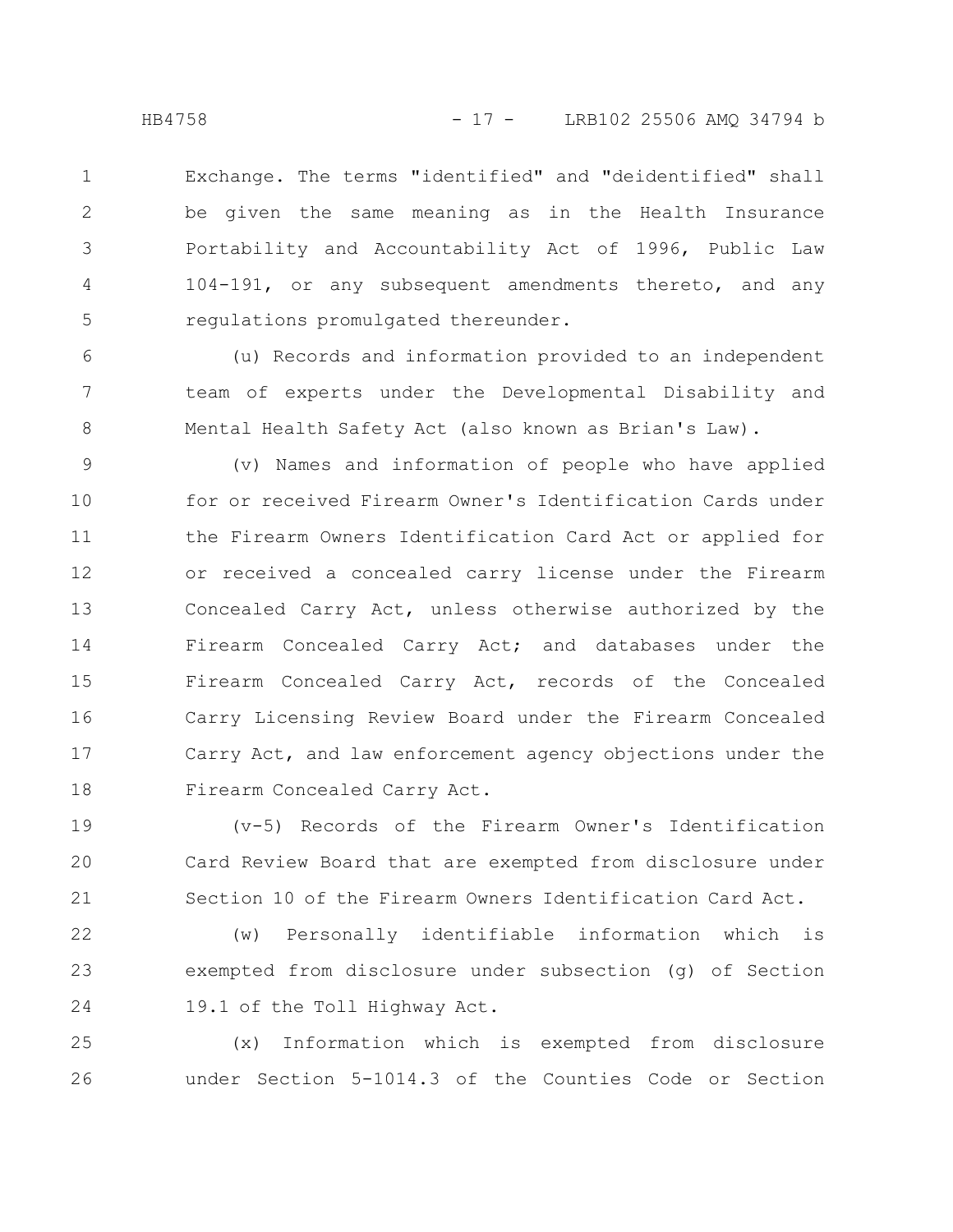8-11-21 of the Illinois Municipal Code. 1

(y) Confidential information under the Adult Protective Services Act and its predecessor enabling statute, the Elder Abuse and Neglect Act, including information about the identity and administrative finding against any caregiver of a verified and substantiated decision of abuse, neglect, or financial exploitation of an eligible adult maintained in the Registry established under Section 7.5 of the Adult Protective Services Act. 2 3 4 5 6 7 8 9

(z) Records and information provided to a fatality review team or the Illinois Fatality Review Team Advisory Council under Section 15 of the Adult Protective Services Act. 10 11 12 13

(aa) Information which is exempted from disclosure under Section 2.37 of the Wildlife Code. 14 15

(bb) Information which is or was prohibited from disclosure by the Juvenile Court Act of 1987. 16 17

(cc) Recordings made under the Law Enforcement Officer-Worn Body Camera Act, except to the extent authorized under that Act. 18 19 20

(dd) Information that is prohibited from being disclosed under Section 45 of the Condominium and Common Interest Community Ombudsperson Act. 21 22 23

(ee) Information that is exempted from disclosure under Section 30.1 of the Pharmacy Practice Act. 24 25

(ff) Information that is exempted from disclosure

26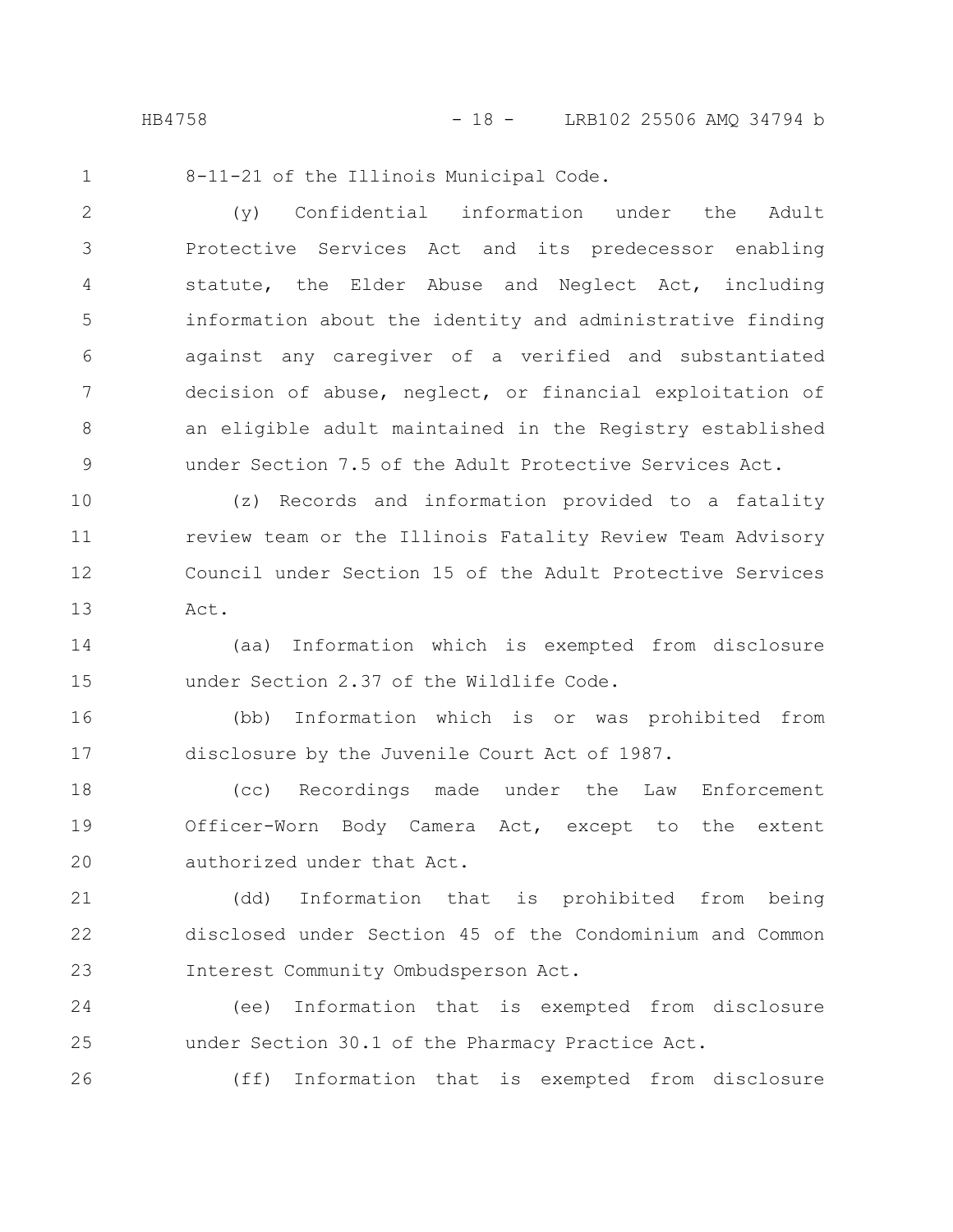- 
- 1

under the Revised Uniform Unclaimed Property Act.

(gg) Information that is prohibited from being disclosed under Section 7-603.5 of the Illinois Vehicle Code. 2 3 4

(hh) Records that are exempt from disclosure under Section 1A-16.7 of the Election Code. 5 6

(ii) Information which is exempted from disclosure under Section 2505-800 of the Department of Revenue Law of the Civil Administrative Code of Illinois. 7 8 9

(jj) Information and reports that are required to be submitted to the Department of Labor by registering day and temporary labor service agencies but are exempt from disclosure under subsection (a-1) of Section 45 of the Day and Temporary Labor Services Act. 10 11 12 13 14

(kk) Information prohibited from disclosure under the Seizure and Forfeiture Reporting Act. 15 16

(ll) Information the disclosure of which is restricted and exempted under Section 5-30.8 of the Illinois Public Aid Code. 17 18 19

(mm) Records that are exempt from disclosure under Section 4.2 of the Crime Victims Compensation Act. 20 21

(nn) Information that is exempt from disclosure under Section 70 of the Higher Education Student Assistance Act. 22 23

(oo) Communications, notes, records, and reports arising out of a peer support counseling session prohibited from disclosure under the First Responders 24 25 26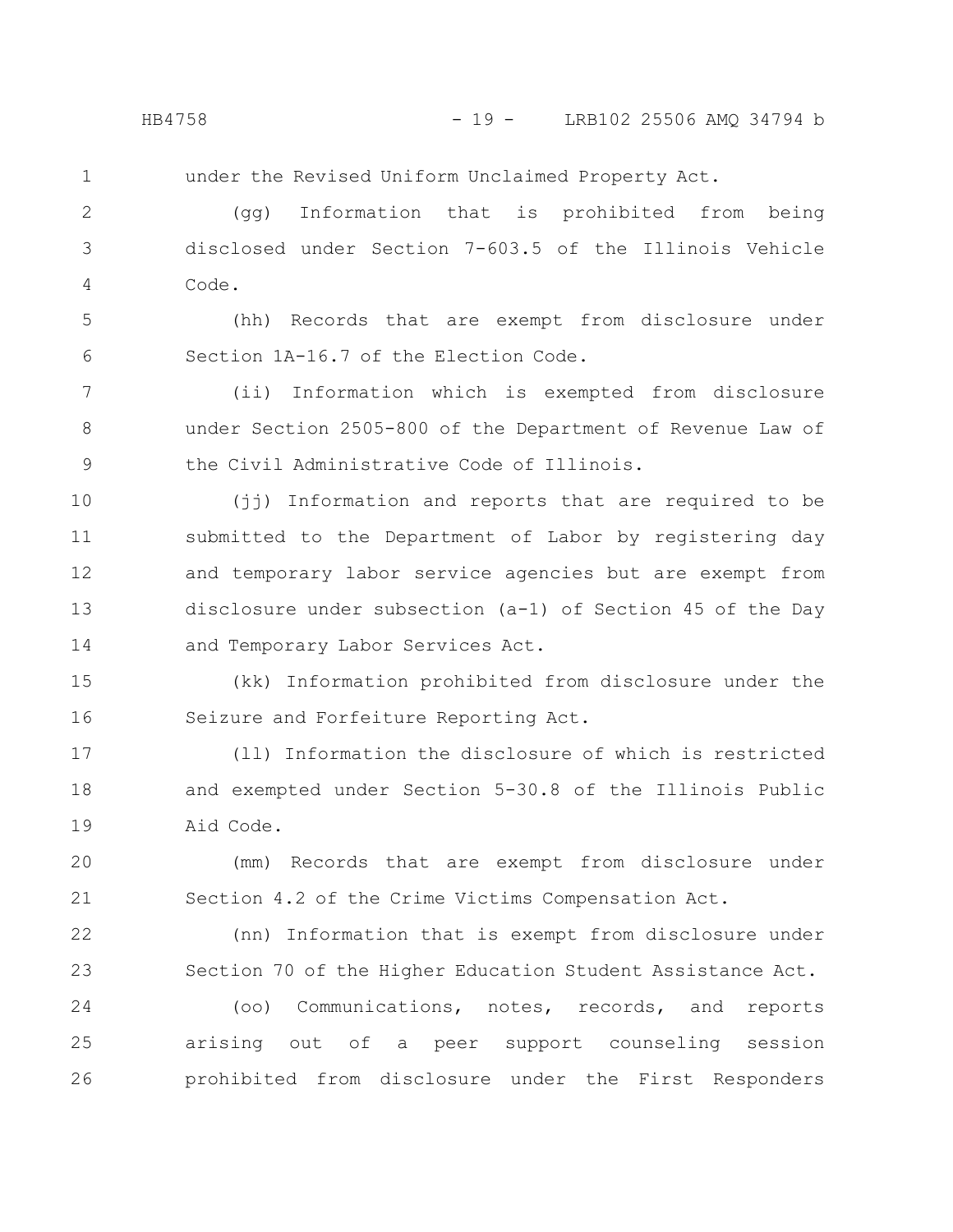Suicide Prevention Act. 1

(pp) Names and all identifying information relating to an employee of an emergency services provider or law enforcement agency under the First Responders Suicide Prevention Act. 2 3 4 5

(qq) Information and records held by the Department of Public Health and its authorized representatives collected under the Reproductive Health Act. 6 7 8

(rr) Information that is exempt from disclosure under the Cannabis Regulation and Tax Act. 9 10

(ss) Data reported by an employer to the Department of Human Rights pursuant to Section 2-108 of the Illinois Human Rights Act. 11 12 13

(tt) Recordings made under the Children's Advocacy Center Act, except to the extent authorized under that Act. 14 15 16

(uu) Information that is exempt from disclosure under Section 50 of the Sexual Assault Evidence Submission Act. 17 18

(vv) Information that is exempt from disclosure under subsections (f) and (j) of Section 5-36 of the Illinois Public Aid Code. 19 20 21

(ww) Information that is exempt from disclosure under Section 16.8 of the State Treasurer Act. 22 23

(xx) Information that is exempt from disclosure or information that shall not be made public under the Illinois Insurance Code. 24 25 26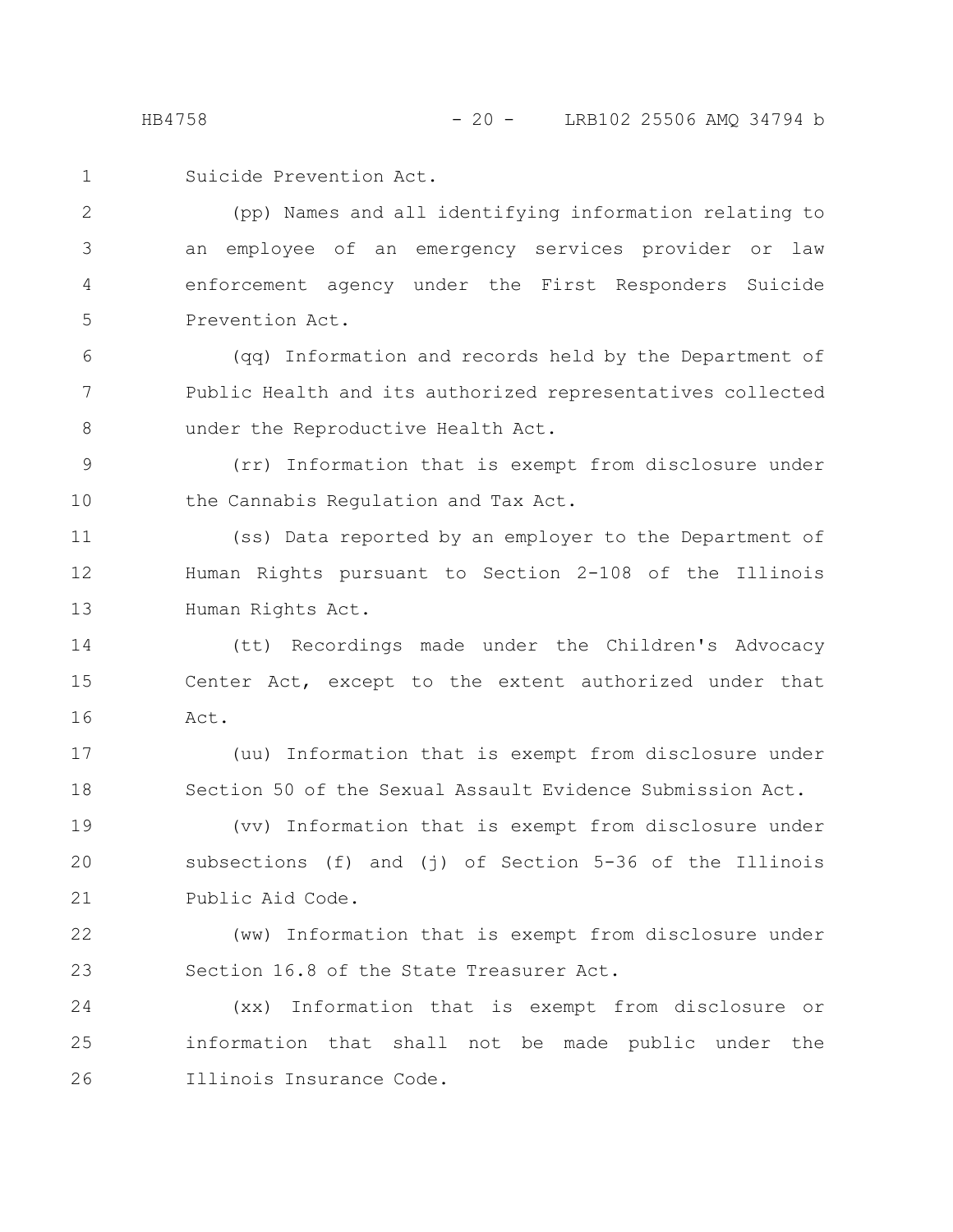- (yy) Information prohibited from being disclosed under the Illinois Educational Labor Relations Act. 1 2
- (zz) Information prohibited from being disclosed under the Illinois Public Labor Relations Act. 3 4
- (aaa) Information prohibited from being disclosed under Section 1-167 of the Illinois Pension Code. 5 6
- (bbb)  $\{eee\}$  Information that is prohibited from disclosure by the Illinois Police Training Act and the Illinois State Police Act. 7 8 9
- (ccc) (ddd) Records exempt from disclosure under Section 2605-304 of the Illinois Department of State Police Law of the Civil Administrative Code of Illinois. 10 11 12
- (ddd) <del>(bbb)</del> Information prohibited from being disclosed under Section 35 of the Address Confidentiality for Victims of Domestic Violence, Sexual Assault, Human Trafficking, or Stalking Act. 13 14 15 16
- (eee) (ddd) Information prohibited from being disclosed under subsection (b) of Section 75 of the Domestic Violence Fatality Review Act. 17 18 19
- (fff) Information prohibited from being disclosed under subsection (b) of Section 35 of the Illinois Broadband Deployment, Equity, Access, and Affordability Act of 2022. 20 21 22 23
- (Source: P.A. 101-13, eff. 6-12-19; 101-27, eff. 6-25-19; 101-81, eff. 7-12-19; 101-221, eff. 1-1-20; 101-236, eff. 1-1-20; 101-375, eff. 8-16-19; 101-377, eff. 8-16-19; 101-452, 24 25 26